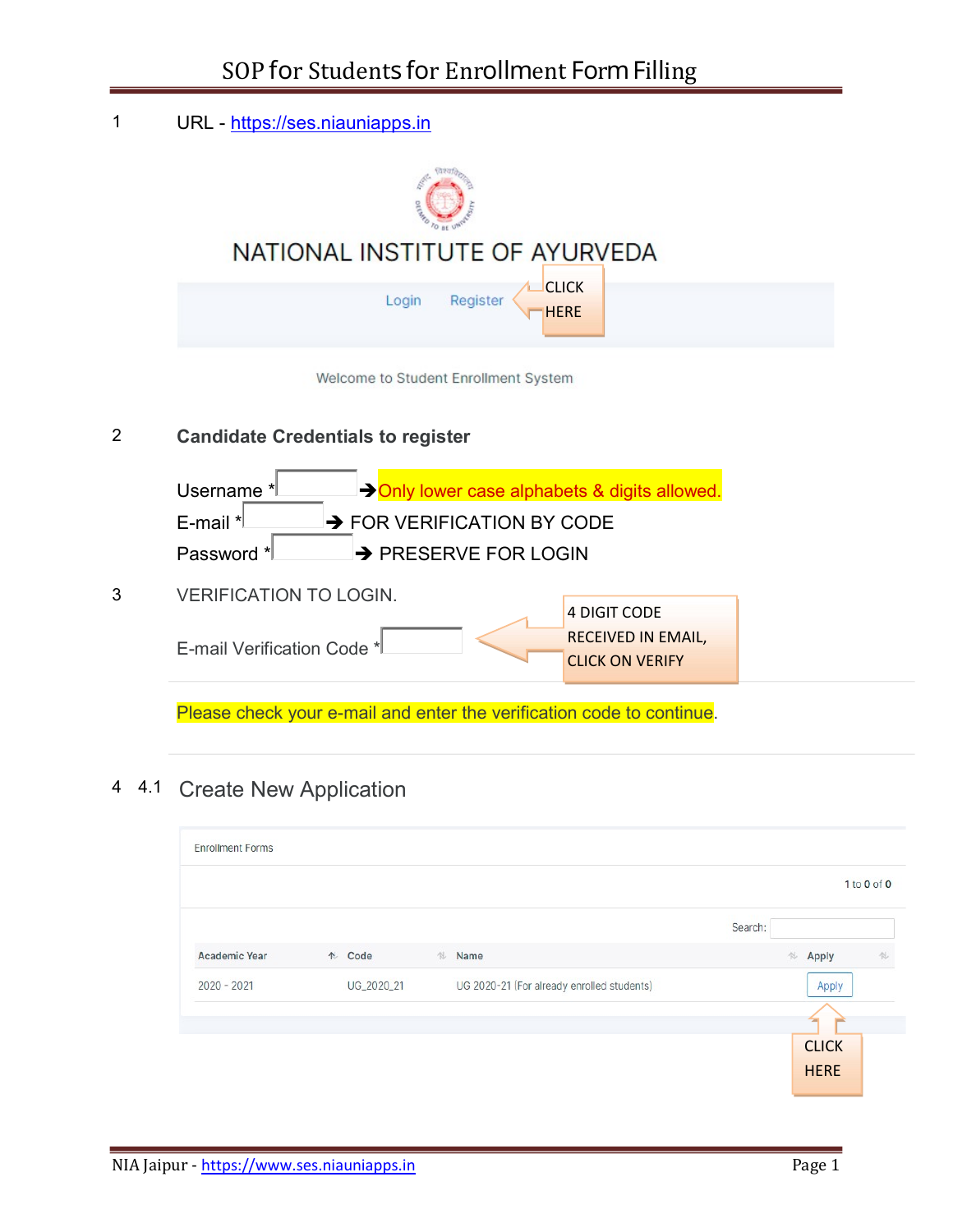# 4.2 Edit\* Application

|                      |                                         |           |                                            |                                     | 1 to 0 of 0                  |
|----------------------|-----------------------------------------|-----------|--------------------------------------------|-------------------------------------|------------------------------|
|                      |                                         |           |                                            | Search:                             |                              |
| <b>Academic Year</b> | $\uparrow$<br>Code                      | Name<br>N |                                            |                                     | N<br>Apply<br>礼              |
| $2020 - 2021$        | UG_2020_21                              |           | UG 2020-21 (For already enrolled students) |                                     | Apply                        |
|                      |                                         |           |                                            |                                     |                              |
|                      |                                         |           |                                            |                                     |                              |
|                      |                                         |           |                                            |                                     |                              |
|                      |                                         |           |                                            |                                     |                              |
| Applications         |                                         |           |                                            |                                     | 1 to 0 of 0                  |
|                      |                                         |           |                                            | Search:                             |                              |
| <b>Created On</b>    | <b>Application Number</b><br>$\uparrow$ |           | <b>Application State</b><br>N              | <b>Application Step</b><br><b>N</b> | <b>View</b><br>心<br><b>N</b> |

\* IF the application is in correction stage  $\rightarrow$  click on view

5

## STEP 1 - Student details  $\rightarrow$  CREDIENTIALS FILLED BY CANDITATE

|                                           | Application No.: 100 - 55 M Julian 10 / UG 2020-21 (For already enrolled students) |
|-------------------------------------------|------------------------------------------------------------------------------------|
| 1. Student Details<br>2. Guardian Details | $\mathbf{f}$<br>3. Documents<br>4. Download                                        |
| Student's Full Name *                     | test1                                                                              |
| Gender <sup>*</sup>                       | Male<br>$\checkmark$                                                               |
| Date of Birth *                           | YYYY-MM-DD                                                                         |
| Student's Mobile *                        | YYYY-MM-DD e.g.: 2021-03-23<br><b>Student's Mobile</b>                             |
| <b>CLICK for NEXT STEP</b>                | Save & Continue                                                                    |